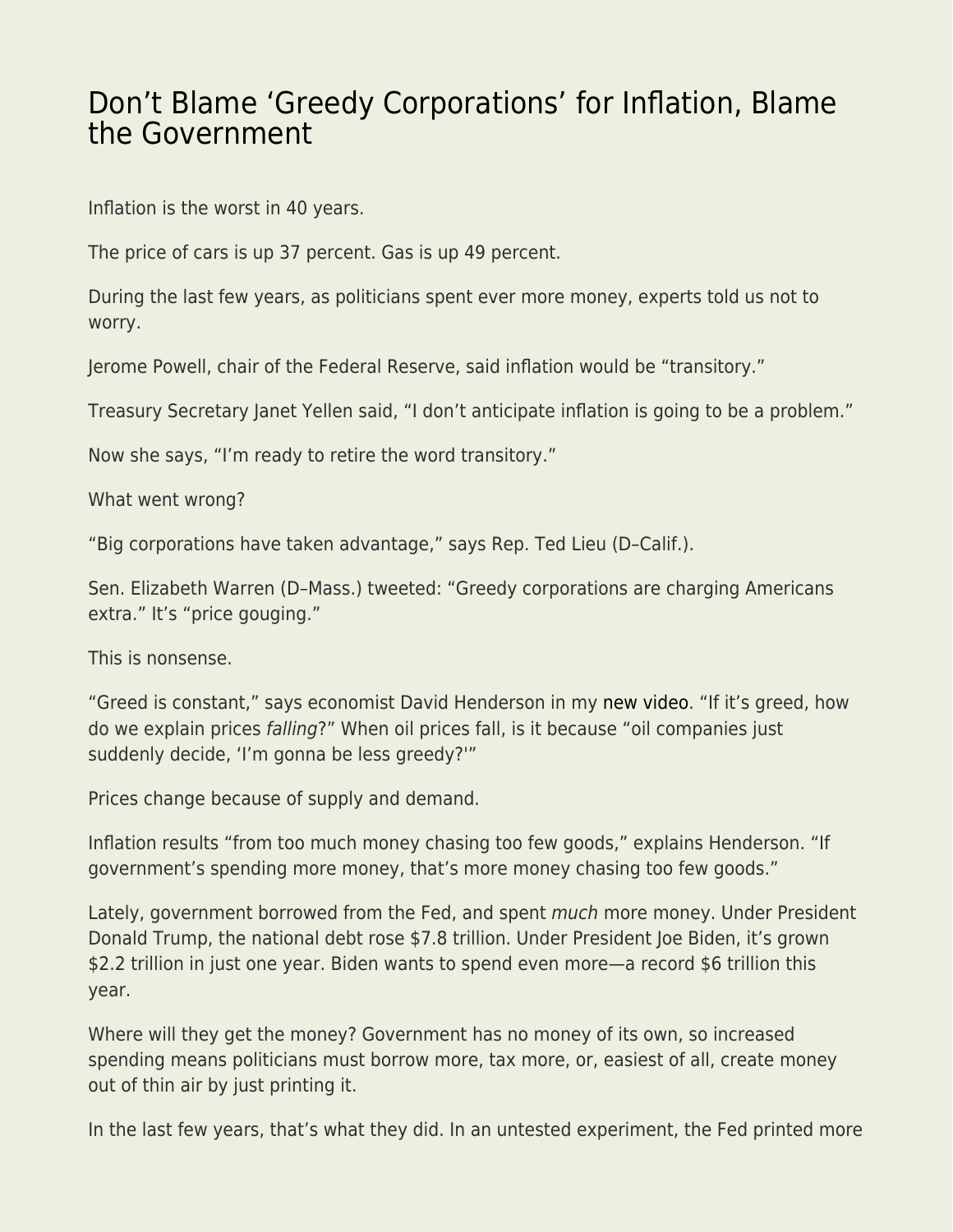money than ever in history.

All this new money sloshing around the economy makes money we have less valuable. You notice the price increases, but you may not notice the damage inflation does to your savings.

If you put \$10,000 under your pillow, 7 percent inflation will reduce that to \$2,342 in just 20 years.

If you were counting on those savings for retirement, too bad. Most of your savings will be gone.

Yet today's politicians want to spend even more.

Biden claims his spending bills will "reduce inflation."

"Biden's wrong," Henderson responds. "There's no economic theory that says when the government spends a huge amount more money, prices fall."

Some people want government to stop inflation by imposing price controls.

That would be "horrible," says Henderson.

Price controls were tried before. In 1971, President Richard Nixon ordered a freeze on all prices.

It sounded reasonable. Too much inflation? Our intuition tells us that government can fix that with a price freeze. But "that's where people's intuition goes wrong," says Henderson.

Wrong because prices are not just money; they are also information.

"Prices are signals…that guide people," explains Henderson. "Mess that up, you've really messed up the economy."

Price changes tell buyers what to avoid and sellers what to produce. When COVID-19 hit, the price of face masks rose sharply. Immediately, producers made more. New Balance switched from making footwear to making masks.

Flexible pricing gets suppliers to produce what people really need.

Now there are shortages of some products because COVID-19 interrupted supply chains.

Price controls would make the shortages worse.

Soon after Nixon froze prices, there were shortages of gasoline. I drove around, wasting